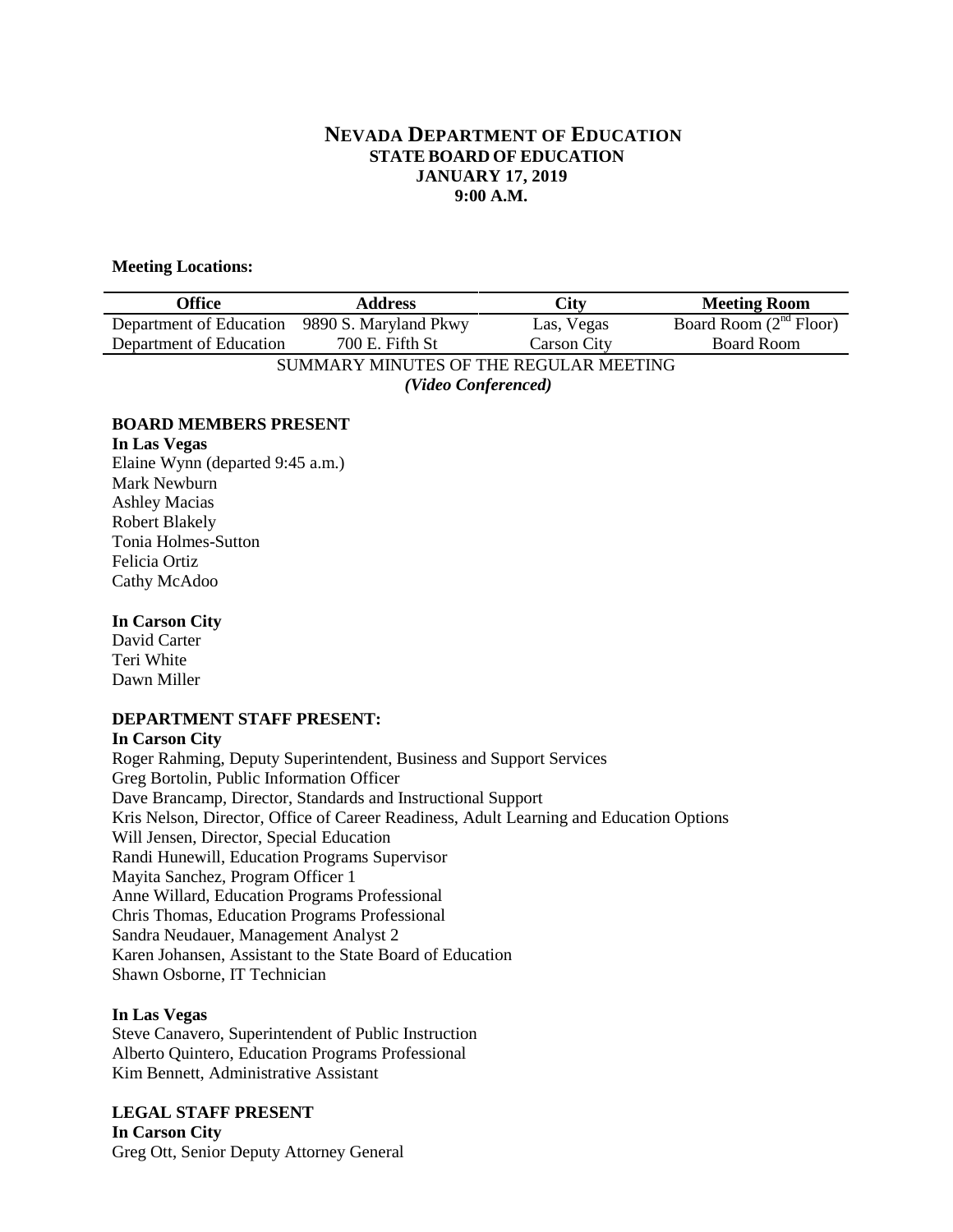**In Las Vegas**  David Gardner, Deputy Attorney General

## **AUDIENCE IN ATTENDANCE**:

### **In Carson City**:

Debra Amens, Attorney, Amens Law Anna Savala Washoe County School District Sue Wheeler, ACT Andrew Jopling, ACT Norma Velasquez-Bryant, Washoe County School District Kirsten Gleissner, NWRPDP

## **In Las Vegas:**

Rob Askey, Touro University Nevada Monte Bay, National University Bill Hanlon Brenda Pearson, Clark County Education Association Myisha Williams, MYS Firm Bill Garis, CCASA Zane Gray, Sierra Nevada College Leonardo Benavides, Clark County School District Patricia Haddad, Opportunity 180 Meredith Freeman Lisa Rustand, Clark County School District Gwen Marchand, University of Las Vegas Andrew Connolly, Clark County School District Tom Edwards, Argent Prep Barbara Konrad, HOPE

## **Call to Order**

The meeting was called to order at 9:00 a.m. with attendance as reflected above.

## **Public Comment #1**

There was no public comment.

## **Approval of Flexible Agenda**

# **Member Ortiz moved to approve a flexible agenda. Member Newburn seconded the motion. The motion carried**.

## **President's Report**

President Wynn commented on Governor Sisolak's State of the State address. The Governor discussed his budget and education priorities to elevate student achievement. He called for significant investments to expand the programs the NDE has been working on and to prioritize teachers and school safety.

Today the Board will hear from evaluators who were commissioned by the Legislature to report on the progress of seven of the NDE programs, all which work to support educators and increase student achievement. It appears Governor Sisolak intends to continue these programs which is positive reinforcement of work that has been done over the last decade. Education priorities that were included in Governor Sisolak's budget for education were discussed. President Wynn is supportive of his commitment to ensure students and educators work in safe and respectful environments. Funding is included for the statewide coordination and local support of social, emotional, and academic development programs. President Wynn is encouraged and supportive of the Governor's first budget.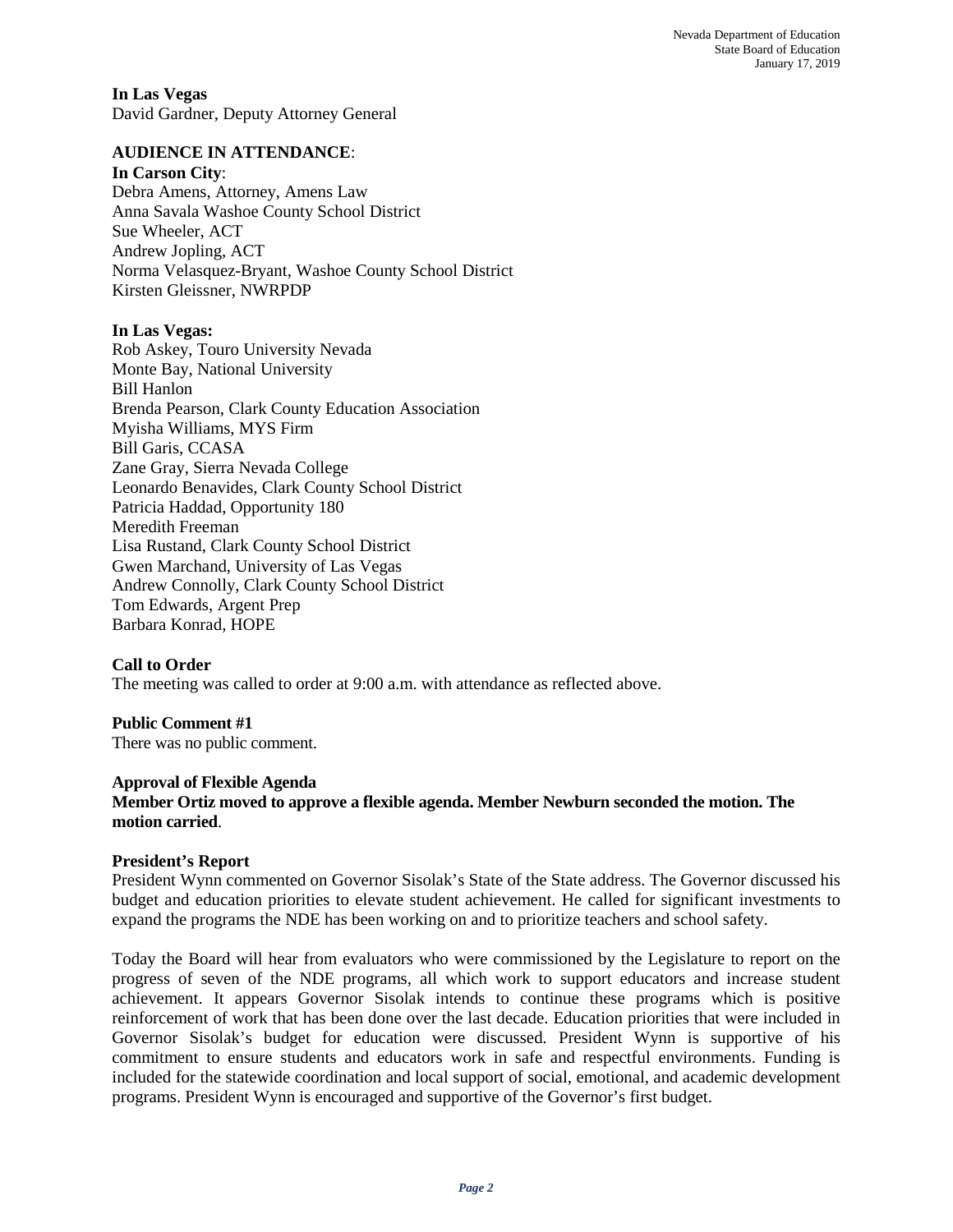President Wynn announced changes in the composition of the Board. Teri White was appointed by Governor Sandoval before he left office as the Nevada Association of State Superintendents (NASS) representative replacing Dave Jensen. Cathy McAdoo was re-appointed by Governor Sandoval as the NSHE representative, and Tamara Hudson was re-appointed by Governor Sandoval nominated by Speaker of the Assembly.

## **Superintendent's Report**

Superintendent Canavero provided an update on the Superintendent's Teacher Advisory Cabinet (STAC).

Jason Dietrich, Director, Educator Licensure has been appointed as the Interim Deputy Superintendent, Educator Effectiveness and Family Engagement.

Superintendent Canavero discussed a recent report received from the Aspens National Commission on Social, Emotional, and Academic Development titled *From a Nation at Risk to a Nation at Hope.* As the NDE worked through the School Safety Commission during the interim and made recommendations that have been endorsed and carried forward by Governor Sisolak, the matrix regarding school safety prevention, the management of a incident, and recovery of an incident is apparent. Governor Sisolak's speech included a clear priority for all students to have access with an investment in K-12 and an extra \$2 million in Career and Technical Education (CTE) programs.

Superintendent Canavero listed education bills that have been posted and pre-filed:

- A.B. 667 –A+ schools with multiple paths for schools that are in the bottom 5 percent of federal designation
- A.B. 72 Clean- up bill for school principal turn-around program
- A.B. 35 Achievement School District
- S.B.  $84 Pre-K program$
- A.B. 88 Clean-up language for average daily enrollment report dates
- S.B.  $41$  Commission on Professional Standards to administer disciplinary action for teachers
- S.B. 79 Chronic absenteeism
- S.B. 89 School Safety Task Force recommendations

Superintendent Canavero announced that Frank Matthews, from Nevada's Regional Professional Development Program, recently passed away. He was a champion of computer science and technology education in Nevada for countless decades. He has a legacy in the state and will be greatly missed.

### **Approval of Consent Agenda**

- a. Possible Approval of initial licensing for one Nevada private school for a two-year period:
	- Sinousa Virtual High School, Clark County
	- Possible Approval of renewal licensing for one Nevada private school for a four-year period
		- Las Vegas Day School, Clark County
- b. .Possible Approval of Career and Technical Education Agriculture and Natural Resources Middle School Standards
- c. Possible Approval of Career and Technical Education Health Science and Public Safety Middle School Standards
- d. Possible Approval of Career and Technical Education skill standards for Practical Nursing
- e. Possible Approval of Career and Technical Education, Hospitality and Human Services Middle School Standards
- f. Possible Approval of District Applications to have programs of work-based learning
- g. Possible Approval of Petition for Revocation of the Nevada Educators License for Ruth Kotler
- h. Possible Approval of Minutes: December 13, 2018 State Board Meeting
- i. Possible Approval of Education Gift Fund Report NRS 385.083

Member Blakely requested that Consent Agenda Item 6g is pulled for further discussion and consideration. It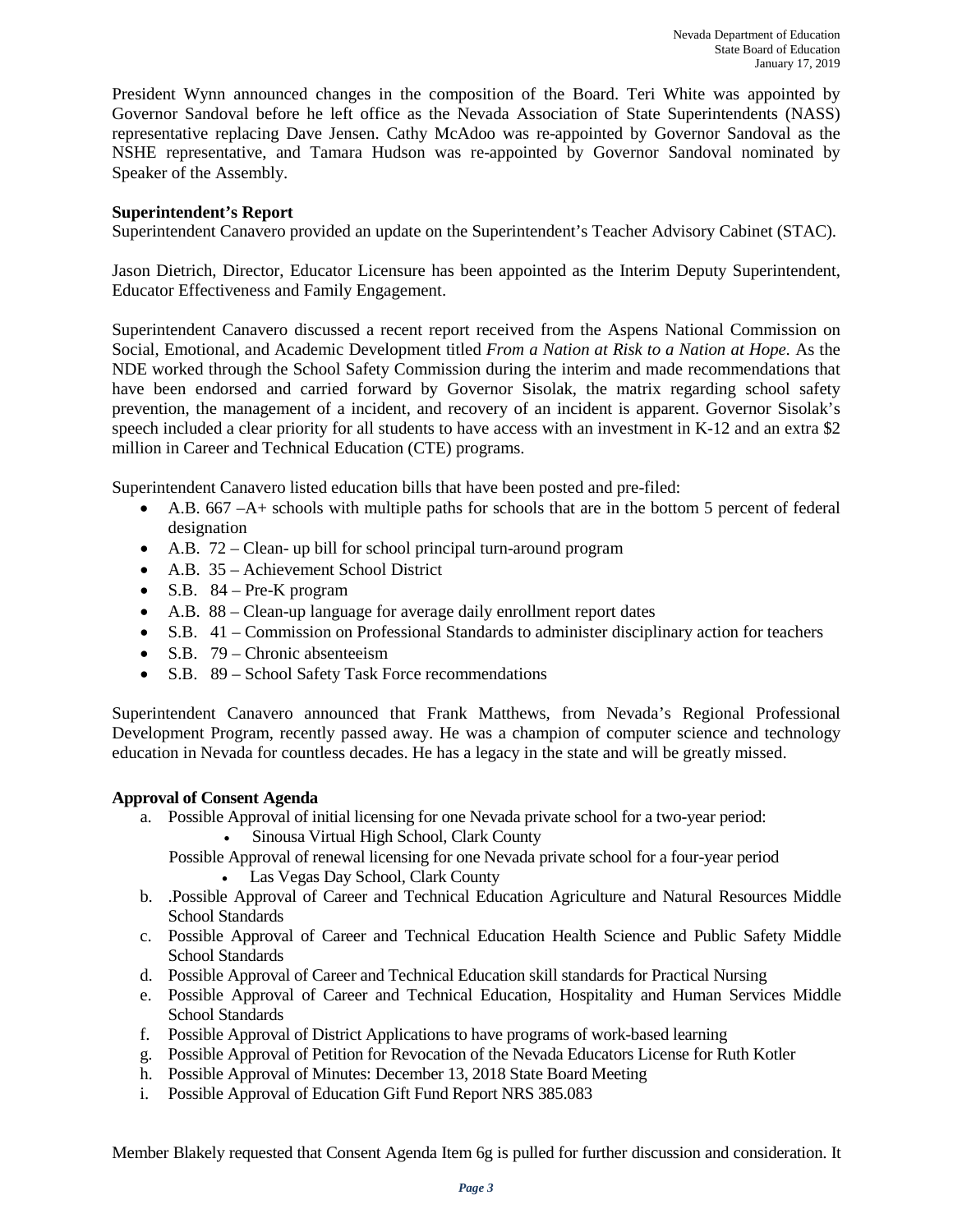will be placed at the end of the agenda after the regular business has been conducted.

### **Member Blakely moved to approve the consent agenda with the exception of 6g. Member Newburn seconded the motion. The motion carried**.

#### **Election of Officers of the State Board of Education to include President and Vice President**

Superintendent Canavero explained that annually, the Board elects their president and vice president in January. Currently, board members whose terms are over but the position has not been re-appointed, are to remain seated until a replacement is appointed. Given the transition of newly elected Governor Sisolak, the transition and appointments will take time. He encouraged the Board to consider maintaining the officers that are present for the time being, and re-visit this decision as the Board takes shape under Governor Sisolak. He added he values consistency during transitions. It is helpful for the NDE and the districts to see continuity until the Board is fully appointed.

### **Member Blakely moved to retain President Wynn and Vice President Newburn as officers of the Board. Member Ortiz seconded the motion. The motion carried**.

President Wynn stated she has enjoyed serving the state through Governor Sandoval's term. A change in politics often results in a change in policy. She noted that Governor Sisolak is determined to continue with the work of the Board for many years. She does not have a desire to remain in office, but on the eve of the Legislature convening and embarking on the weighted funding formula, and to the extent she can provide continuity she is open to continuing to support and lead the Board as their president. Member Newburn said he is honored to continue serving as vice president and agrees there is a great sense of uncertainty with the transition to a new Governor. This is a small measure the Board can take to create a sense of continuity. Education is complex and it will take time for the administration to come up to speed.

### **Public Hearing and Possible Adoption of Proposed Amendments to R017-18; NAC 388, as it relates to special education and gifted and talented educational programs.**

The public hearing opened at 9:31 a.m. There were 13 individuals present in Carson City and 16 individuals present in Las Vegas.

Will Jensen, Director, Special Education, stated this regulation represents five years of work to ensure the language is correct. A large body of stakeholders was included in the decision making process and recommendations. The primary function of the regulation is concerning language clean-up and consistency with changes in federal law, and in some cases, state law. An example of language clean-up is the term *mental retardation,* which is outdated and is not consistent with federal law, and has been removed.

Member Ortiz expressed gratitude for the time and hard work put into this regulation.

There was no public comment. The hearing closed at 9:37 a.m.

### **Member Newburn moved to approve R017-18. Member Blakely seconded the motion. The motion carried**.

**Information and Discussion regarding the Nevada External Outcomes Evaluation conducted by ACS Ventures, UNLV, and MYS Project Management.** The Legislatively mandated evaluation covers seven categorical programs established or expanded during the 2015 Legislative Session that continue today: Zoom, Victory, Social Workers in Schools, Read by Grade 3, School Turnaround, Nevada Ready 21, and the Great Teaching and Leading.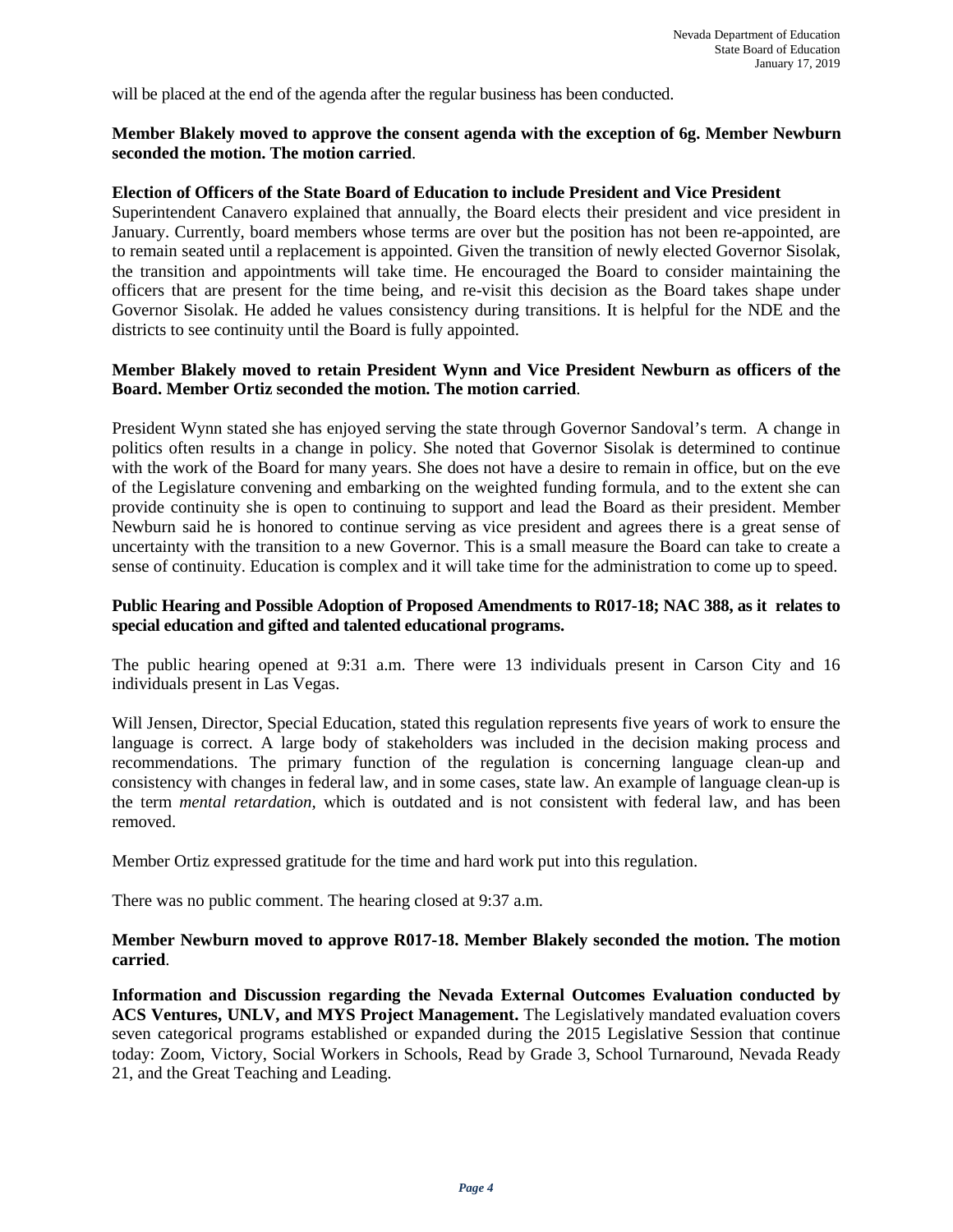Dr. Gwen Marchand, Associate Profession, College of Education University of Las Vegas (UNLV) and Director of the UNLV Center for Research, Evaluation and Assessment shared the findings of their most recent evaluation of educational programs in Nevada. She introduced Myisha Williams, NYS Project Management. They are presenting on behalf of Chad Buckendahl, project lead from ACS Ventures.

Dr. Marchand shared a brief overview of the key takeaways from the [report](http://acsventures.com/images/presentations/2018%20Nevada%20External%20Outcomes%20Evaluation%20Report%2020190107%20-%20FINAL.pdf) and findings from each of the programs. Overall, the team was cautiously optimistic in their assessment and the initial indicators of program effectiveness for all programs. They recommend continued funding for all seven programs. The programs appear to be responsibly implemented and supported by the state districts and schools. Initial evidence suggests that the educational programs are improving education quality for the children in Nevada. The evaluation drew on data provided by the state and the focus was on state-level outcomes rather than particular districts and schools. The programs are young, and their evidence suggests continued monitoring to provide more nuanced information about models within each program. Information was provided about each program.

Zoom Schools as a group showed linguistic and academic gains. Linguistic gains should contribute to academic gains, and that can be seen by schools star ratings or scores on the Nevada Performance Framework (NEPF). Zoom educators responded to their survey and were positive about the impact of Zoom related professional development on instructional practices and student outcomes. Suggestions and concerns for continuation include thinking about models that might evidence best practices for the implementation of Zoom.

Victory Schools show an increase in achievement of students with SBAC summative assessments in ELA and mathematics between 2016 and 2017-18. The rates indicate that programing funded by Victory schools is having an impact on 3<sup>rd</sup> grade literacy and improved graduation rates that were higher than the state average. Comparisons with other 1 and 2 star schools show students at Zoom schools are improving at a faster rate, particularly in math. There are challenges that remain with concerns about the funding as it is distributed each year, time for implementation to get teachers up to speed with Victory philosophy and programs. There are also concerns about loss of funding when schools reach a 3-star status.

Read by Grade Three (RBG3) is continuing with early literacy focus. For the first time, in 2017-18, the MAP assessment was implemented within all schools which provides an indicator of outcomes of the RBG3. The other option is SBAC that occurs in  $3<sup>rd</sup>$  grade but also includes writing as well as readying. The MAP assessment scores overall are schools that participated in the program for at least three years had a slightly larger increase in their RIT scores across all grades, and decreases in the percentage of students identified as reading deficient in schools that had RBG3 programming for three years compared to schools that had no funding or just started the program. Concerns include the time and resources to carry out program tasks.

School Turnaround is a challenge from an evaluative perspective because there are significant changes related to priorities for funding that recently occurred with emphasis reports of downward trending schools, and it is school specific funding. Schools have leveraged funds and braided support from turnaround with other sources to allow more consistency with systems of support. Even though the achievement findings are inconsistent, likely related to school specific implementation, there are positive responses to early evaluation results. There is substantial variability with how schools are enacting the program which are likely related to differences in need across geographic region and grade levels.

Great Teaching and Leading Fund (GTLF) has been meeting goals set out related to teachers and administrators with an extension to secondary and post-secondary students as part of building the educator pipeline. Funding grants are variable including a range of topics. Case studies identify places where grants are being implemented, and programs that are focused on identifying and recruiting students earlier in the education process have potential to create longer term success in finding teacher candidates who are likely to be retained in the profession.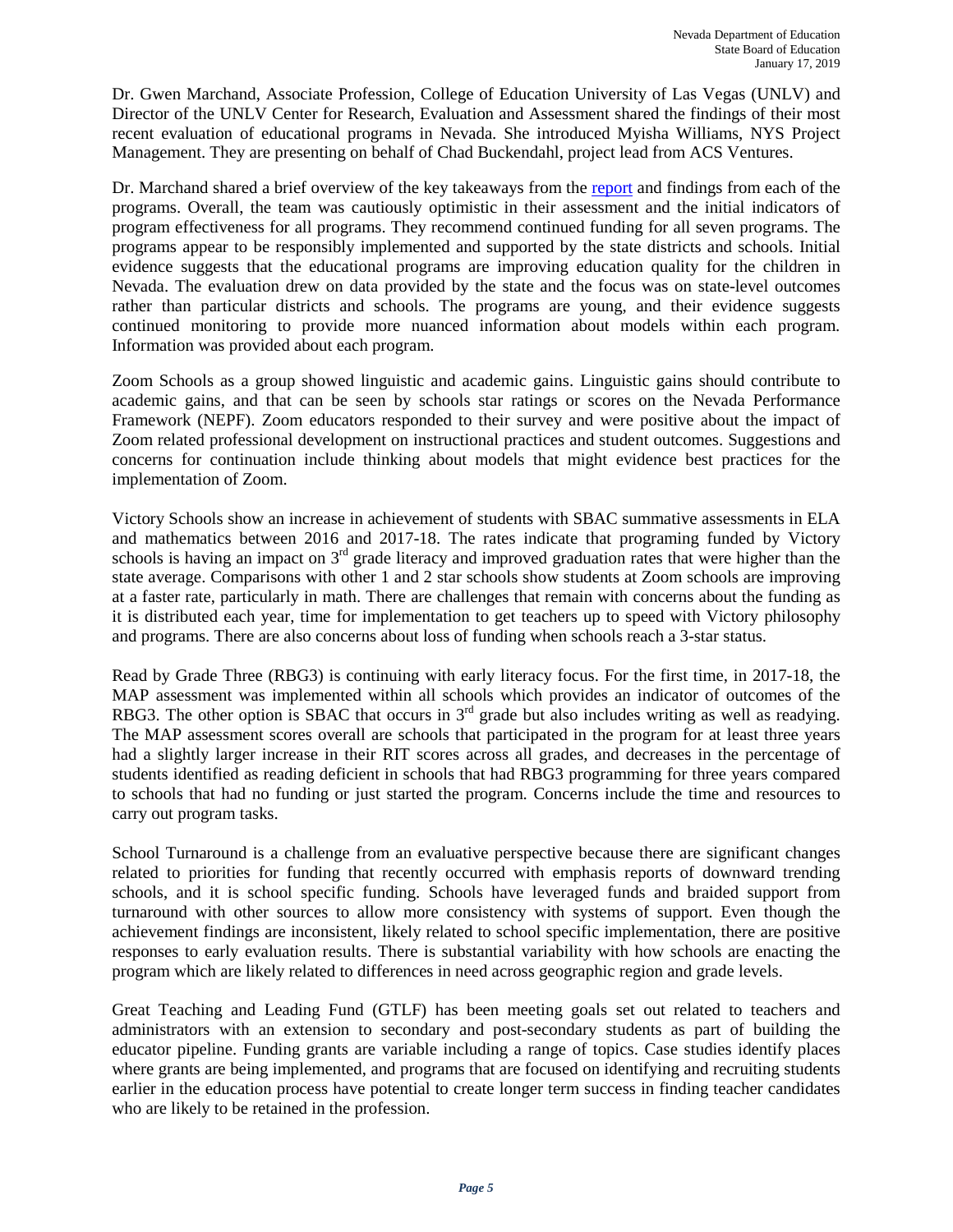Nevada Ready 21 is implemented at about 27 percent of the middle schools in the state, following the proposed model for school selection. There is evidence that technology equipment and supply has been provided and research allocation is maximized. Students are showing increased motivation and they are able to take more control of their learning, and they are more comfortable working online, communicating with teachers and researching information. Teachers are able to provide individualized feedback. Educators are concerned about students transitioning to high schools that do not have technology.

Member Ortiz asked if there were red flags in any of the programs that require further evaluation or change? Dr. Marchand said no, it is a bit of a challenge because they are looking at state implementation and do not get into specific programs at the district or school level. She did not see any red flags, rather she mostly sees positive trends but there can be nuances and differences at the school level.

Member Newburn noted CCSD has a very high transitory rate and said the kids that start the year are not the same kids at the end of the year. Dr. Marchand agreed it is a hard problem, but unfortunately they do not have data at the student level, rather they look at the school level. To understand the challenges about mobility, students need to be tracked across schools to look at not just programs, but the children who have been recipients of programs the longest. Having a data system that tracks transiency and allows it to be included as part of an analytic plan is not something that is easy to deal with.

Member Newburn said another big concern is the turnover of teachers and the number of substitute teachers. Dr. Marchand said this falls outside the scope of what they can do with this evaluation and to look across state indicators.

**Information, Discussion and Presentation regarding Career and Technical Education (CTE) Month, which is February that will feature NDE's LifeWorks Initiative.** The board will hear a brief presentation on Career and Technical Education's (CTE) LifeWorks, the strategic partnership between Nevada government agencies, K-12 public education, business and industry leaders and the Nevada System of Higher Education. In 2017, 10 states received funding from JP Morgan Chase & Co through the New Skills for Youth Grant to execute action plans to strengthen and expand career pathways for youth, Nevada's Career and Technical Education programs are being aligned to industry needs and all youth are receiving preparation with the skills needed in the New Nevada. As part of national CTE Month, the department will celebrate the achievements and accomplishments of this initiative and promote Nevada's CTE programs.

Kris Nelson, Director, Career Readiness, Adult Learning and Education Options, thanked the Board for their continued support for Career and Technical Education (CTE). The CTE programs offer students opportunities and prepares them to graduate high school College and Career Ready, which is the goal of CTE and the Career Pathway works that LifeWorks supports. Career and Technical Education continues to be supported by the state and newly elected Governor Sisolak; it is the foundation of the career pathway. There are 79 CTE programs in six program areas, and they come to the Board for approval and then are put into regulations. The students in CTE programs graduate at a rate of 11 percent higher than non CTE students. Ms. Nelson provided a brief history of CTE beginning with the emergence of Vocational Education.

Dr. Dawn Burns, Chief Strategy Officer, New Skills for Youth showed a video that depicts LifeWorks preparing Nevada students for success, and conducted a PowerPoint [presentation](http://www.doe.nv.gov/layouts/master/images/file_icons/ppt.png) about CTE month and the Lifeworks Initiative. The New Skills for Youth grant is now branded as LifeWorks. The goal of LifeWorks is to inspire young people participation for planning life beyond high school. Whether they are interested in a 4-year college experience, graduating with an industry recognized certificate or getting a head start on additional training programs. To align education and WorkForce opportunities collaboration is done with the Office of WorkForce Innovation (OWINN) and the Office of Economic Development (GoEd), working with a dedicated employer engagement specialist and a pre-apprentice Work Based navigator.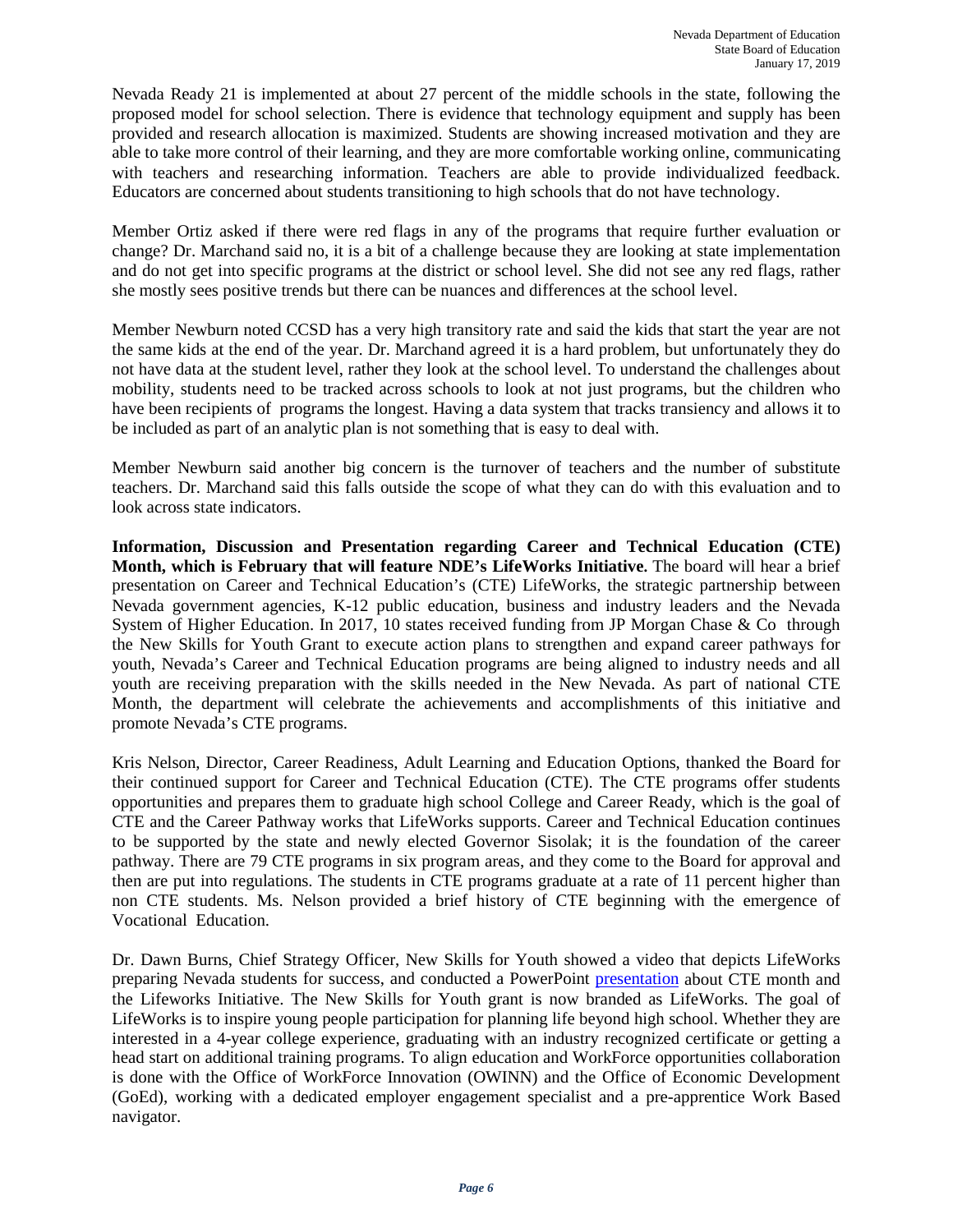The website for work based information for students, teachers, parents, and business and industry is [www.LifeWorksNV.org](http://www.lifeworksnv.org/)

Member McAdoo informed that as a regent for the system of higher education the Board of Regents will be discuss continuing improving student success at the higher education level and the college and career ready pathway.

## **Information, Discussion and Possible Action regarding the Teachers and Leaders Council (TLC) recommendations regarding:**

**Score ranges to determine the final summative evaluation ratings of Highly Effective, Effective, Developing, and Ineffective for Teachers and Building Administrators have been discussed at previous State Board of Education meetings**. However, score ranges to determine the final summative ratings for Other Licensed Educational Personnel (OLEP) have not. 2018-2019 is the first year of implementation of the OLEP frameworks, therefore score ranges for the 2018-2019 school year are being recommended by the Teachers and Leaders Council.

- Rubric for evaluating progress toward Library Program Goal (for Teacher-Librarians)
- Clark County School District application for use of alternate summative evaluation tools for OLEP.

Pam Salazar, Chair, Teachers and Leaders Council (TLC) and Kathleen Galland-Collins, Education Programs Supervisor informed the Board that the [presentation](http://www.doe.nv.gov/layouts/master/images/file_icons/pdf.png) for the NEPF Score Ranges for Other Licensed Educational Personnel (OLEP) includes three items for approval today.

Because the field test for the OLEP was last year there are no score ranges to base summative ratings on, and the original score ranges will be presented today. A library program goal rubric, which is work that teacher librarians have an option of doing for a student learning goal or a library program goal will be presented, and another application for an alternative summative evaluation for an OLEP will also be presented. Ms. Salazar said this year the request is to have the scoring ranges for all of the OLEP. Field study suggests that the same scoring ranges for teachers and administrators is used. (audio difficulties)

Ms. Galland-Collins stated the recommendation is for the 2018-19 school year until there is more data to base the decision on. Concerns were raised by school language pathologists (SLP). The TLC has recommended a separate score range for SLPs that tops out at 3.8 because they have a number of indicators within their rubric that cannot reach performance level 4, due to the way the standards are written. It is recommended to keep the teacher and building administer score ranges in place for the school counselors, nurses, psychologists, social workers, and teacher librarians until there is data for more informed decisions for the next school year.

This is the first year of implementation for teacher-librarians who are in the OLEP group. They have three domains within their framework, instructional practice weighted at 30 percent, professional responsibility standards specific to the teacher-librarian role weighted at 30 percent, and student outcomes weighted the same as it is for teachers and building administrators at 40 percent. The difference for teacher-librarians is that they have the option, with a supervisors approval, to set either an SLG or a library program goal. A library program goal is focus concerning school community and impact of a school community as a whole. Ms. Galland-Collins discussed the TLC recommendations including the SLG and LPG scores for the library program goals.

There is an application from CCSD to use the alternate summative evaluation tools for each of the OLEP groups, and to modify the summative evaluation tool the same way they modified the teacher and building administrator tool that was previously approved at a board meeting. That modification removes the duplication of the copy and paste into section 2 of the evaluation so the evidence of progress, and the two sources of evidence for each indicator would be included in the evidence of the observation tool rather than in the summative. Each educator would receive a copy of that evidence so they would have that for their records.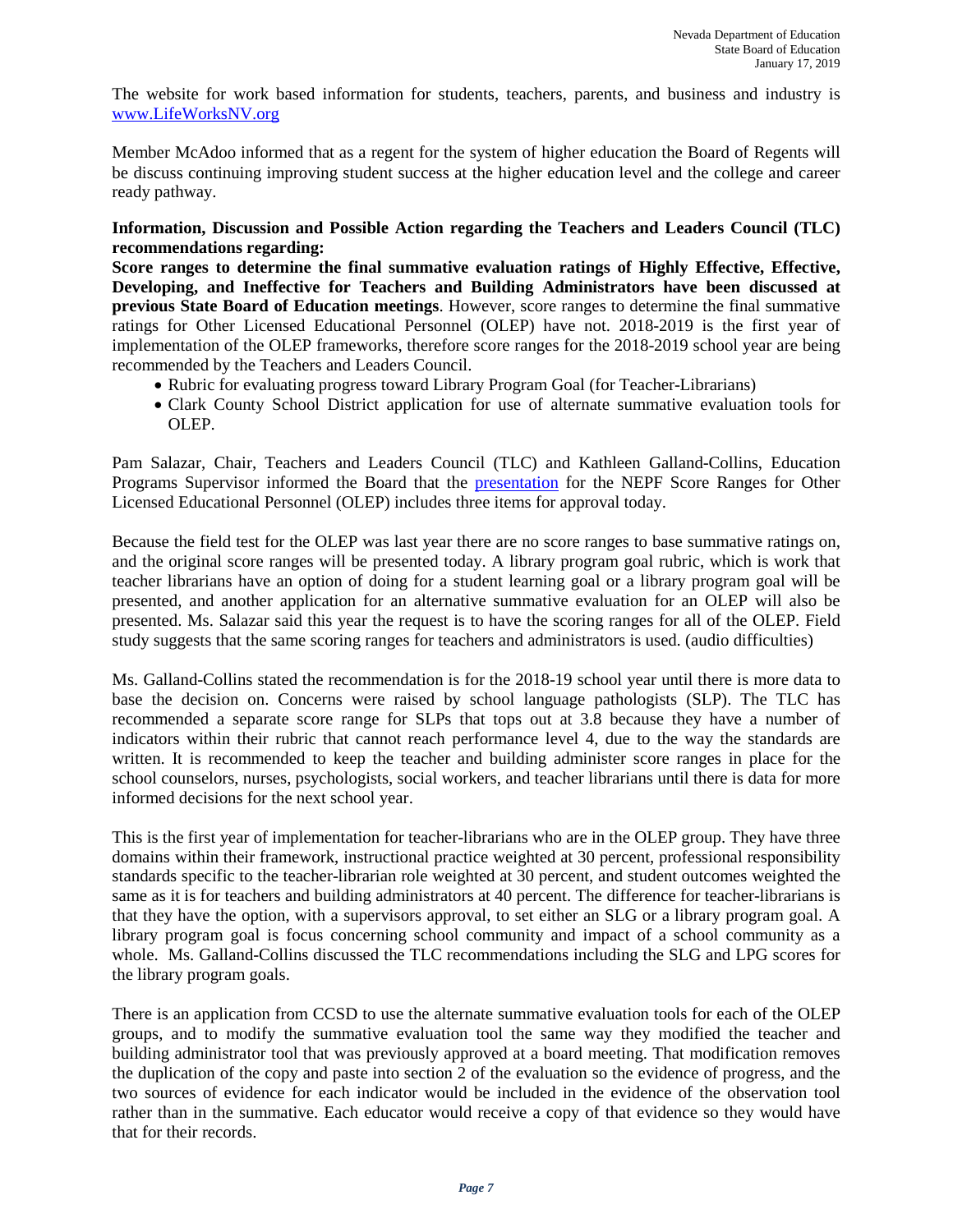This has been approved for the teachers and building administrators and they are requesting that they are approved for all the OLEP groups and are allowed to share those with the any other district that may wish to use them as well.

# **Motion 1:**

**Member Carter moved to approve the Teachers and Leaders Council recommendation that for the 2018-2019 school year, the score ranges for Other Licensed Educational Personnel will be shown in the table below**:



\* Highest attainable score is 3.8 due to multiple indicators for which a performance level of 4 is not available

**Member Blakely seconded the motion. The motion carried.** 

### **Motion 2:**

**Member Blakely moved to approve the Library Program Goal Rubric as recommended by the Teachers and Leaders Council.**

| <b>LPG</b> Scores  | <b>Score Descriptors</b>                                                                                                                                                       |  |  |
|--------------------|--------------------------------------------------------------------------------------------------------------------------------------------------------------------------------|--|--|
| $High = 4$         | Multiple sources of data from at least two points in time show<br>evidence of high positive impact from library services                                                       |  |  |
| Moderate $=$ 3     | Multiple sources of data from at least two points in time show<br>evidence of <b>positive impact</b> from library services on                                                  |  |  |
| $Low = 2$          | Multiple sources of data from at least two points in time show<br>evidence of minimal positive impact from library                                                             |  |  |
| Unsatisfactory $=$ | Teacher-Librarian has not met the expectations described in the<br>LPG and provides little or no evidence of positive impact from<br>library services on the school community. |  |  |

**Member Ortiz seconded the motion. The motion carried.** 

## **Motion #3**

**Member Ortiz moved to approve the Teachers and Leaders Council recommendations to approve the alternate Summative Evaluation Rating Tools for OLEP, for use by any district. Member Blakely seconded the motion. The motion carried**.

**Information, Discussion and Possible Action establishing conditional FY20-21 Great Teaching and Leading Fund priorities in order to expedite the grant process. Pursuant to NRS 391A.505, the State Board shall prescribe the priorities of programs for which grants of money will be made from the Fund. Funds will be awarded following an application process and pending appropriation by the 2019 Legislature.**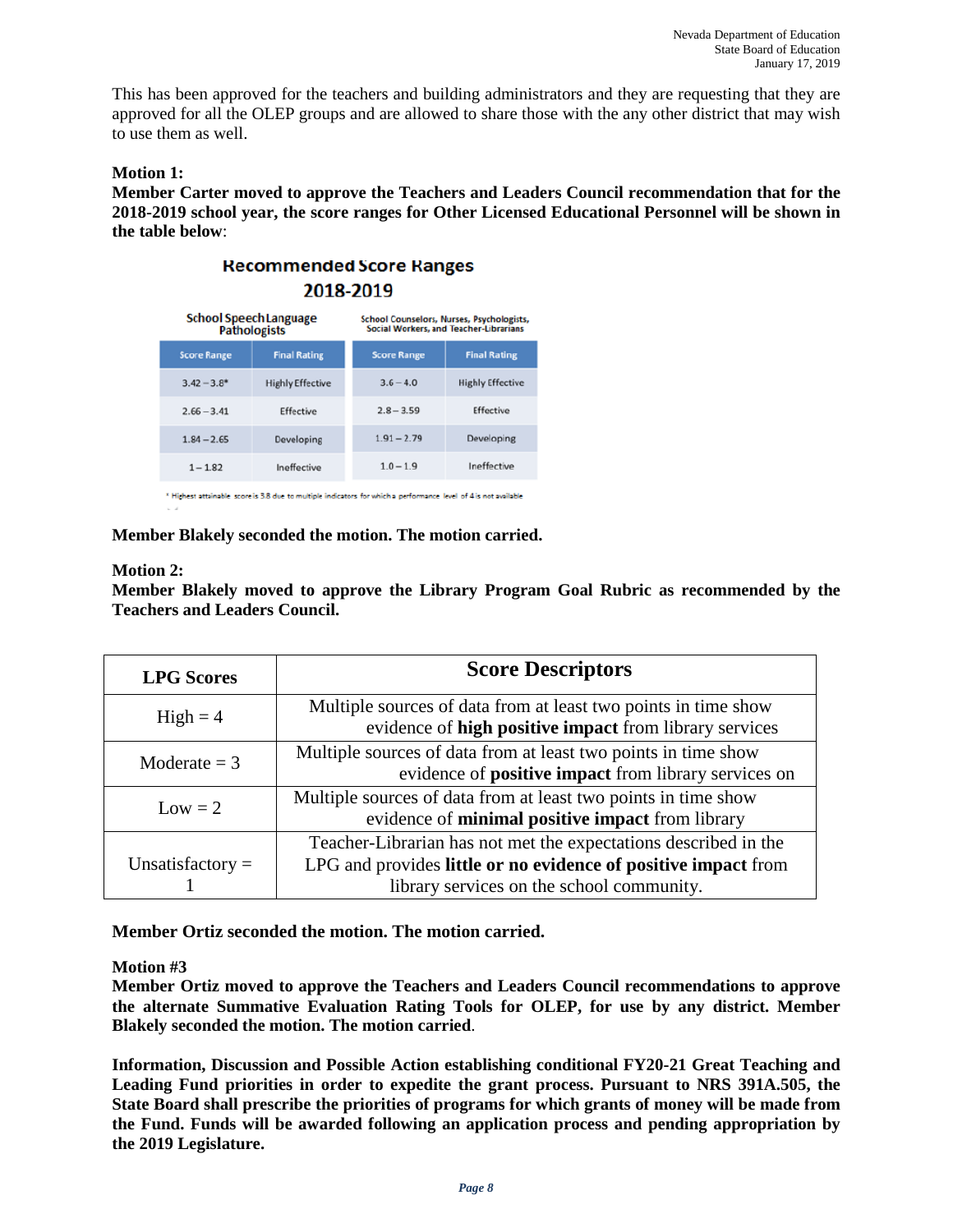KellyLynn Charles, Education Programs Professional, conducted a PowerPoint [presentation](http://www.doe.nv.gov/layouts/master/images/file_icons/pdf.png) regarding the Great Teaching and Leading Fund (GTLF). She explained that NRS 391A.510 prescribes that each year the Board shall prescribe the priorities of programs and which grants of money will be made from the Fund. The NRS also describes how the funds are to be used.

Ms. Charles provided a re-cap of historical priorities beginning with FY16 and discussed the lessons learned such as using a two year grant application with two year priorities. The external evaluation, ACS Ventures, recommended continuing the program. The NDE recommendations are to stay the course.

# **NDE Recommended Priorities FY20 and FY21:**

- **Teacher preparation, recruitment, retention and leadership to include building the teacher pipeline.**
- **Nevada Academic Content Standards – Newly adopted and/or revised standards after June 2017 to include, but not limited to:** 
	- **Computer Science**
	- **Social Studies**
	- **Fine Arts**
	- **Financial Literacy**
- **School Leadership**
	- **NEPF with a focus on Student Learning Goals**
	- **Effective models of School Improvement**
	- **Refinement to the Nevada Academic Content Standards**

Ms. Charles said Nevada has a known deficit in math. Continuing with the newly adopted leaves that out.

An additional recommendation is to include the refinement that district and state identified content areas needing improvement give district entities the option of using data to identify what their need is and then to focus the grant funding on that.

Vice President Newburn expressed concern that part of the design of the grant process is that the priorities are run through the Board. If it is just given to districts for them to spend it on whatever they want, then if they have priorities they can bring those to the Board. He does not want to just open this up. The idea is that the academic standards have been changed and teachers can be expected to change the in-class instruction unless they are given some development. If there is another academic content standard that needs to be added to the list, they need to come make that case to the Board. Otherwise, there is no feeling that any of the new standards are actually going to get professional development. The Board is advocating their responsibility for setting that priority, we are just saying school districts set the priority. He is okay with that exception.

Superintendent Canavero said if a case would need to be made for a gap in performance that would be remediated by an application to the GTLF for development. Ultimately, the Board awards the grant. Each cycle comes before the Board, and he shares the concern about making it too broad. He does not want to miss an opportunity to provide needed professional development in the field.

Vice President Newburn reiterated his concern is there will be a list of grants to approve and the money is going to be given to something than other than these four items. The case can be made for math. He does not want a set of grants to come back that do not look like the set of priorities he voted on. There may be bills from the upcoming legislative session that change or provide additional funding.

## **Member Ortiz moved to approve the recommendations as presented in the recommended priorities (listed above). Member Blakely seconded the motion. The motion carried.**

**Information, Discussion and Possible Action regarding the accompanying report that identifies each elementary school for which the State Board of Education approved a variance, as well as the justification for any such variance. Senate Bill 544, Section 11 (2017 Legislature), requires pupil-toteacher ratios of 17:1 for grades 1 and 2 and 20:1 in grade 3 through the 2017-19 biennium**. In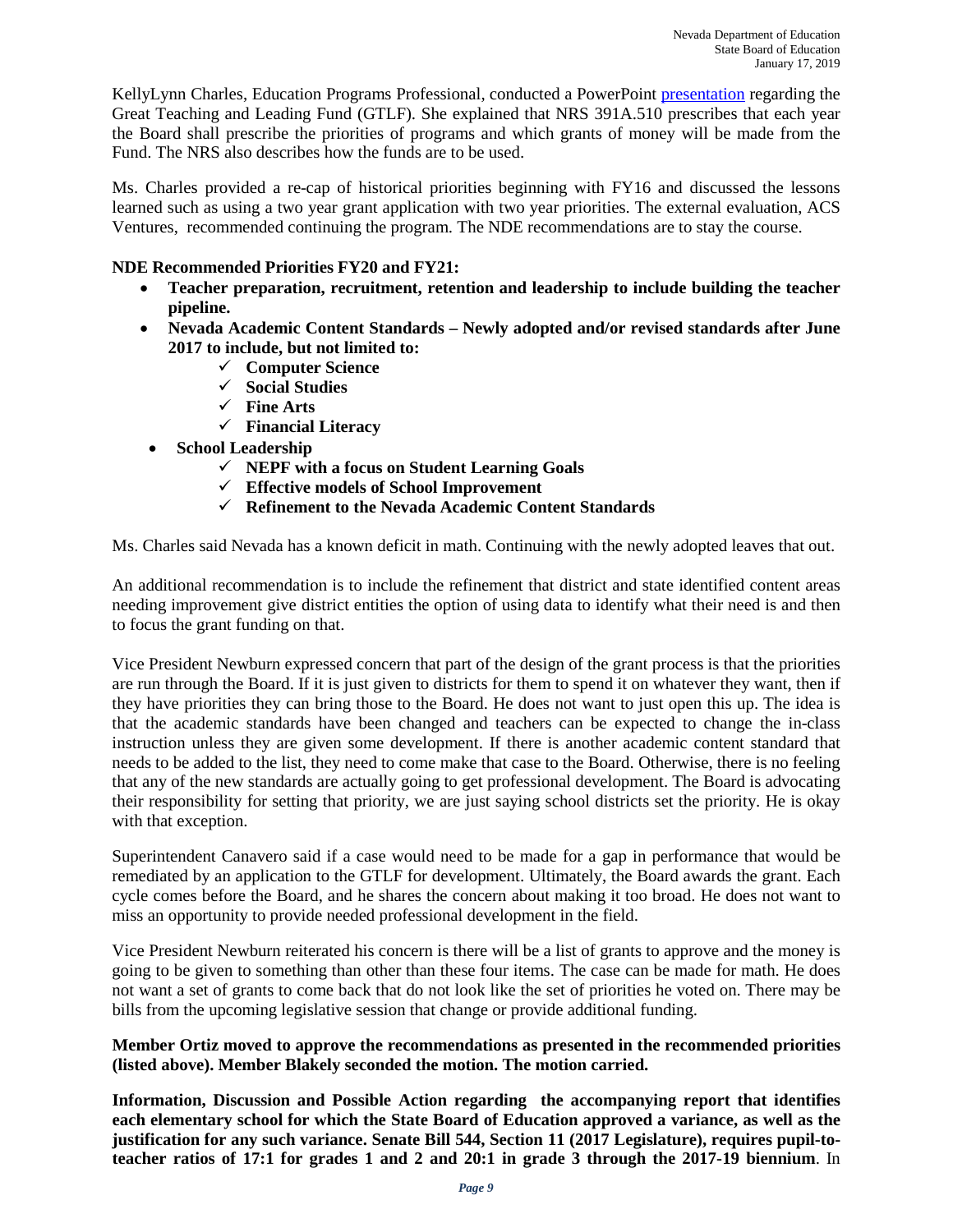accordance with NRS 388.700(4), the State Board of Education may grant a variance from the required pupil-to-teacher ratios to a school district for good cause, including the lack of available financial support specifically set aside for the reduction of pupil-to-teacher ratios.

Megan Hanke, Management Analyst, presented the first quarter FY19 Class Size Reduction reports.

Superintendent Canavero said he reviewed the report and it is consistent with reports the Board has received in the past regarding the variances and distribution of the variances.

Member Carter asked if the funding formula changes address the concerns of the rural districts. He is concerned because most of his area is rural, and he understands their concerns about the incentives and dealing with transportation. For folks that commute, as an example, those who commute from Carson City to Lyon County, would they and be able to fund some of that which is not currently allowed in the law. Would that be part of the funding formula, or would a different BDR be required?

Superintendent Canavero provided a quick answer to be followed by a conversation off-line. Within the model itself, the Governor said that it needs to work for the entire state. There are known concerns from rural districts as we look and model within the formula. The incentives specifically designed by the state are outside the formula. That concern would need to be raised with the language in the statute of eligible expenses.

### **Member Blakely moved to approve the variance report. Member Ortiz seconded the motion. The motion carries.**

**Information, Discussion and Presentation regarding the new Online Processing for Applications and Licensure System (OPAL).** The Office of Educator Licensure began utilizing a new licensing system in January 2018 and will present an overview of the first year of operation to the board on the implementation, functionality and future enhancements, as well as lessons learned throughout the process.

Jason Dietrich, Interim Deputy Superintendent conducted a PowerPoint [presentation](http://www.doe.nv.gov/layouts/master/images/file_icons/pdf.png) regarding the new Online Processing for Applications and Licensure System (OPAL) for educators. OPAL was brought online as a convenience over the online application submissions system. Applicants can apply anytime anywhere and do not need to visit an NDE office or mail in payments. This helps expedite the application processing times since implementation in January 2018. It allows the applicant or licensee to see the status of any current licenses or application, and allows the licensee to perform maintenance functions such as address changes, document uploads and storage. The system automatically sends notifications and reminders to applicants and licensees throughout the application process and the life of the license. Further statistics were provided about the staff and timeline of issuing renewals and new licenses.

Mr. Dietrich further discussed the implementation of OPAL and the lessons learned along the way. The website of the Office of Educator Licensure is currently being updated. Future enhancements were addressed including an OPAL smart phone app and an intuitive application redesign.

Member Ortiz asked if the teacher prep program data is being captured. Mr. Dietrich responded that the third portal roll out will come directly following the district portal and will report educators completing programs, the program of completion and the level of degree. Along with that, Great Teaching and Leading data will be captured and any data related to Teach Nevada Scholarships and Teacher Incentives will be tied to the district and to the Prep Institution to see data in the full cycle.

Member Ortiz said she is interested in providing feedback to the teacher prep programs regarding how teachers are doing and if there are trend lines with teachers from any program they are having issues with in an area so they can immediately re-vamp their curriculum to cover those issues. Mr. Dietrich agreed, adding that phase 4, down the road in 2020, will be working the education prep review process integrating that into OPAL as well.

Eventually it will be noted where a teacher went to prep, how that prep went, how the institution was approved, were the teachers licensed and ended up teaching, and then follow them through their career in Nevada.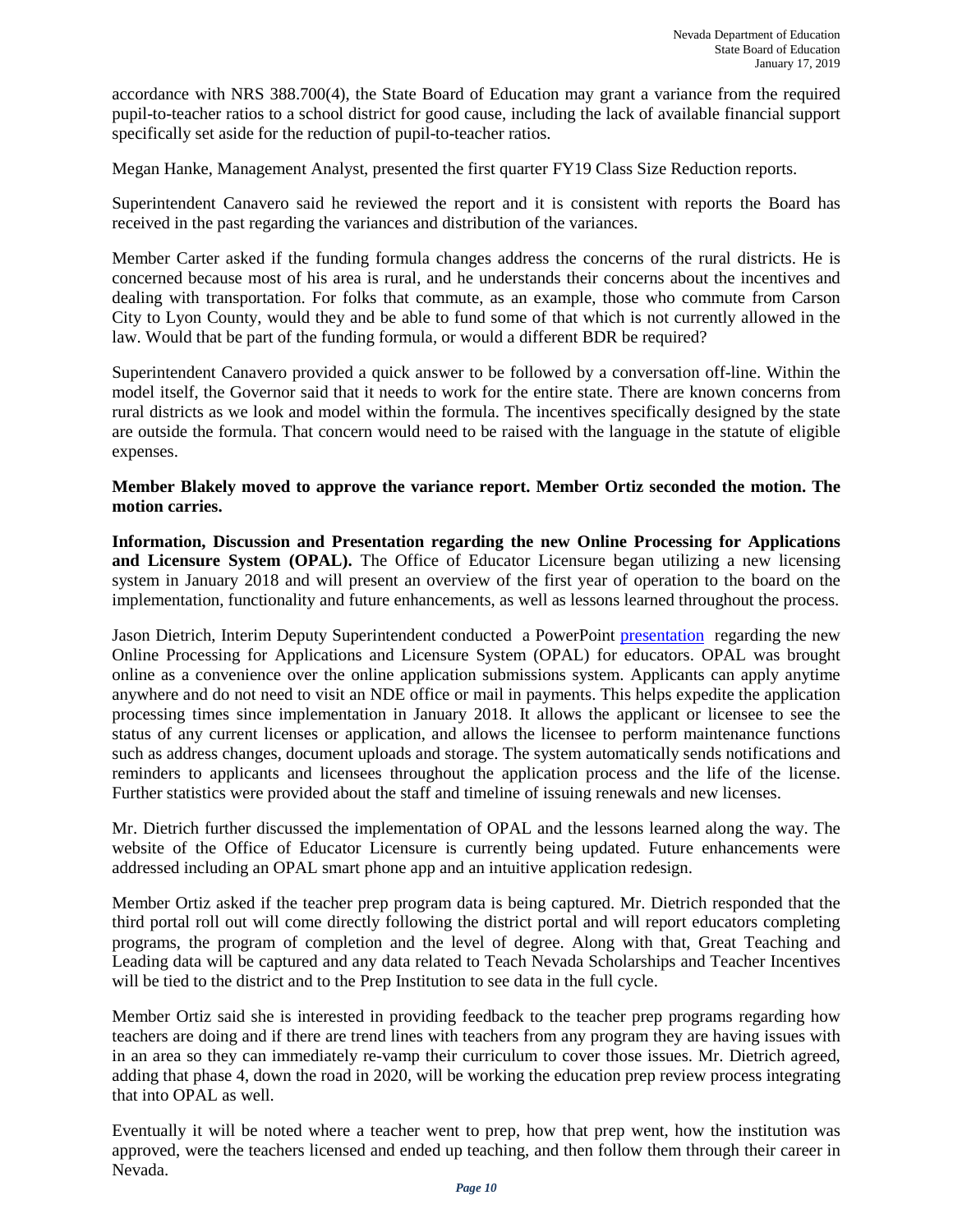## **Consent Agenda Item 6g**

## **Possible Approval of Petition for Revocation of the Nevada Educators License for Ruth Kotler**

Vice President Newburn explained that NRS 391.055 allows a license holder to appear before the State Board of Education to present and argue any facts which might mitigate or excuse them from the penalty that the Board might impose.

Deputy Attorney General David Gardner outlined the process for the Board and said this is not a due process hearing, the due process hearing has already occurred. This is under NAC 391.555; any teacher that has a possibility of having a license revoked has the ability to come before the Board and disclose any mitigating evidence, which is what Dr. Kotler has requested. There will be two parties, the prosecutor will be the NDE and the charter school. Mr. Edwards, the attorney for the charter school is present as well as Greg Ott representing the NDE. Dr. Kotler's attorney Debra Amens is present as well.

Mr. Gardner suggested that Greg Ott provide an opening statement about the hearing, and Mr. Edwards may also make a statement at this time. Then Dr. Kotler and her attorney will provide evidence followed by closing statements.

Deputy Attorney General Greg Ott informed about the procedural background of the case. This item originally arose from a petition for revocation filed by Argent Preparatory Academy against Dr. Kotler on September 6, 2017. The superintendent of public instruction then filed a joinder to the petition. Dr. Kotler requested a hearing before a hearing officer and the matter was heard by hearing officer, Lorna Ward, on March 20, 2018. Hearing officer Ward issued findings of fact, conclusions of law, report and recommendation of the hearing officer on April 30, 2018. The matter now comes to the State Board who may either accept or reject the recommendation, or refer the report back to the hearing officer for further evidence and recommendation. Both Dr. Kotler and Argent have presented facts, have counsel and attendance and both have their principals, Mr. Kern is Carson City and Dr. Kotler is in Las Vegas.

Vice President Newburn inquired whether the Board is limited to accepting, rejecting, or referring, or can they amend the action. Mr. Ott said under NRS 391.322 the Board either accepts, rejects or refers back to the hearing office. He does not see a modification under the NRS. Mr. Edwards read the NRS and concluded that is accurate.

Mr. Tom Edwards, counsel for Josh Kern as the court appointed receiver for Argent Prep, said these facts that are the subject of the recommendation have been heard by two separate and independent hearing officers. They both took live evidence and considered many documents. Both of them independently concluded that Dr. Kotler coerced two of her employees to falsify parent and student surveys in relation to a turnaround grant from the NDE. One was related to Dr. Kotler's term of employment which is not before the Board, and the other is related to the revocation of her license which is before the Board, and is why they recommend her license be revoked.

Debra Amens, representing Dr. Kotler. Took exception to a comment from Mr. Edwards stating there were two hearing officers that have heard evidence in regard to this matter, one of them concerning termination. The conclusion and recommendation of that hearing officer was that there was not a cause to terminate Dr. Kotler, that in regards to the survey issue, the initial officer said there was evidence that was provided that could conclude that there might have been some disciplinary action, but not that it rose to the level of termination and/or licensure. Ms. Amens said she sent the board members a letter as well as a series of exhibits for background information on the facts in this case. She assumes the board members have reviewed the documents and read the letter summarizing how and why they are here today. Per case law in Nevada, the purpose of licensure revocation is to protect the public and not to punish the license holder. She sees this as the motive behind the action to revoke Dr. Kotler's license as well as to terminate her employment. Dr. Kotler's entire career has been about supporting education.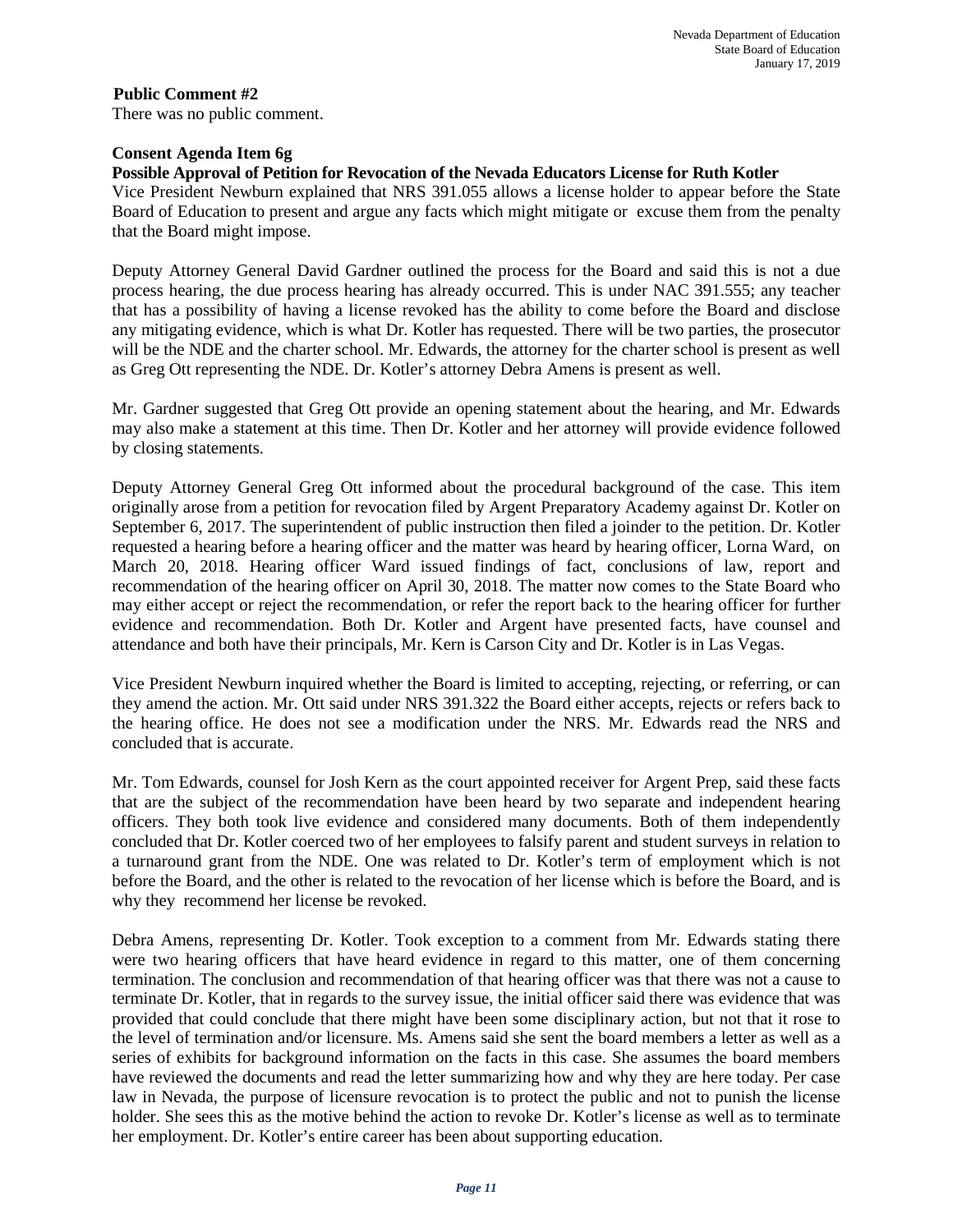Dr. Kotler read a statement into the record pertaining to the real reason they are here today:

*I wanted to speak to you today because it is important you hear the truth from me and in my words. In order to understand why there is a request for license revocation by Mr. Kern. With regard to my credentials, I am the youngest of five children, first generation college graduate with a master's degree in education and a doctorate in education administration. All three of my degrees were received with honors. My specialty is turning around urban education systems. I have turned schools around in as little as one year, and as long as three years.*

*I received the Governor's award for academic excellence having turned around an urban Detroit population from the 20th percentile proficient to above 75 proficient in all grades and subjects tested. At a public high school dropout prevention program in Ohio, where everything is measured by performance index, under my direction our school increased its performance index in just one year as compared to the nations increase in performance index of only 1.5 points.*

*I have had nearly a 30-year career in education, alternating between administration and teaching because I feel that once you become an administrator you very quickly in just a matter of months, lose the sensitivity you have towards the challenges that are faced in the classroom. So I alternate back and forth so I can hang on to that. I am also an ordained minister and active in my local church. As an administrator in Nevada I understand my first responsibility is to the safety and well-being of children and the public, and that always has been my first priority.*

*It hurts to know that after 30 years in the field these deliberate fabrications against my character could destroy my life and career. I would like to get straight to the point, I brought this holy bible I have owned from my grandmother since I was three. I swear on this bible that I did not ask employees to fabricate any surveys, I did not ask anyone else to, I did threaten their jobs and I did not fabricate any surveys either. It is simply not true. The purpose of the surveys were as input for professional development for the next year. That was their sole purpose. It did not matter how many surveys we had or did not have.*

*In relationship to my religious beliefs, nothing is more sacred to me than my relationship to Christ. I swear on this bible again, that I did not do any of those things I am being accused of doing. I did not ask for false surveys, I did not make false surveys, I did not threaten people's jobs with regards to any surveys especially ones that only pertain to professional development. There would be no point in doing that. It simply did not happen. I did not have any motive to create or require false surveys since no specific amount of surveys were required, and they were only one portion of the gathering of information.* 

*They were also meetings between the data collector and board members, parents, students, teachers, myself and I filled out my own survey. I did not have the opportunity to create or require false surveys as I was busy working on grants and epicenter reports. There was no time for me to do anything else. I did not have the means to create or falsify a service, as I did not have internet access at home at the time. There is simply no evidence here at all. That is the whole truth.*

*Now to the specifics. First I want to explain why it is impossible to find me guilty of those ridiculous accusations, and then I want to share the real reason we are here today. My religious upbringing does not permit me to do such a thing. My nature is that if I do something wrong, I am going to tell on myself, whether good or bad. I cannot carry that. I did not ask anyone to create false surveys for a professional development report, and I*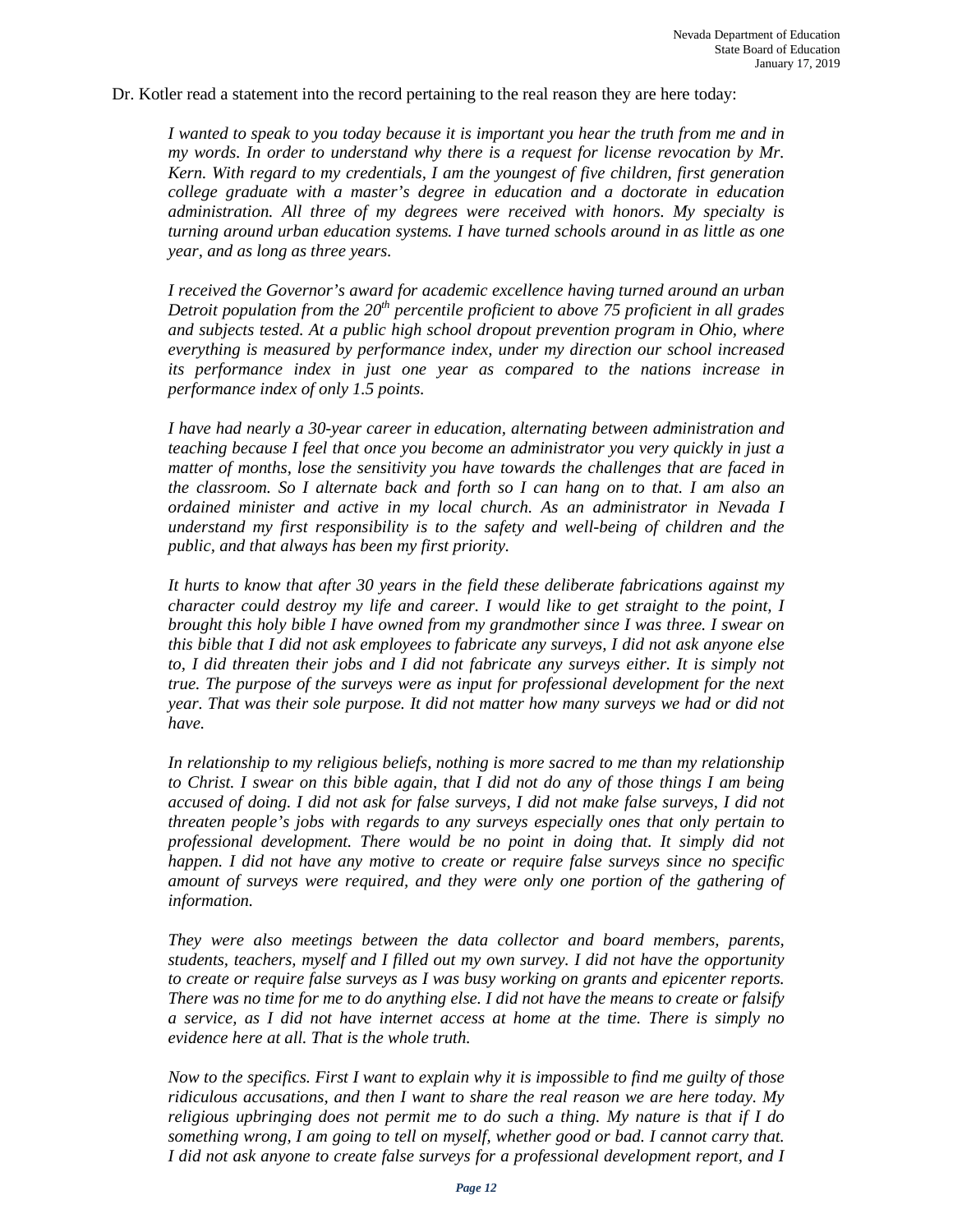*did not create them myself. The two bus drivers in question know full well that they came into my office one morning after the survey designer had contacted me and said he did not have many survey's. I reminded the designer that he had given them to me during the*  last week of school. Of course, he was not going to have many surveys. He said he would *like a few more if possible, and I said okay, I will talk to our web designer and see about placing the link to the survey in a more prominent position on our website. I would send out an email to parents asking them to complete the survey, and I would ask anyone I saw still in the building to complete their survey.*

*When the two bus drivers stopped in my office, as they often did, they walked down the hall and saw I was there and came in to chit-chat. I asked them if they had completed their surveys and they asked me what surveys. I told them the surveys I had already emailed them twice before. They responded that they never look at their emails, and I explained the purpose of the survey and asked them to go and do theirs.* 

Vice President Newburn interjected noting that this information is in the packet. He requested hearing any additional information or anything she can relay that he would not know from reading the back-up documents or listening to the recording of the hearing. Ms. Kotler said she has additional notes interspersed amongst the statement that she would like to make in a situation that is serious such as revoking someone's license. She asked him to bear with her and that he may want to know about the information she has.

Member Newburn requested that Ms. Kotler focus on new information the Board may not have. Ms. Kotler said she wanted the Board to know that the purpose of the surveys were only for professional development and that several other types of information was accounted for. The reason she is here is because nothing had been brought up about revoking a license. The original case was moved to the Nevada Supreme Court because she did not receive due process during the original case. The hearing officer made recommendations, they were not agreed to, and when it was moved to the Nevada Supreme Court it came up that her license would be revoked. In closing, Ms. Kotler said their entire case rests on the continuously varying stories of two bus drivers. She is persnickety about telling the truth, and in the second hearing there was a question about where she lived. Her understanding was that she lived in east Reno rather than south Reno. She added that is all.

Debra Amens added comments. Dr. Kotler has been teaching, first in Washoe County with special needs students, and she has a recommendation from that school. Currently she teaches third grade at Legacy Charter Schools. Additional letters of recommendation were added and along with concern that her license may be revoked. She is a professional who loves teaching, has been an administrator and has a lot to offer children and parents.

Mr. Ott stated that NDE does not normally bring cases before the Board based upon unprofessional conduct. Statutes allow both the state superintendent and superintendents of school districts to file petitions for revocation. The NDE does not have a staff of investigators to go out and investigate issues. As a result, petitions brought by the superintendent normally rely on facts developed through the criminal justice system or out of test security issues where there is some staff to investigate facts. He does not think it is a fair representation to say that the superintendent or the NDE has not taken these issues seriously in the past, rather it is a lack of an ability to develop these fact patterns independently of the criminal justice system. In this case, the charter school felt strongly about the conduct and proceeded to develop the facts and bring them for an independent hearing officer. That report is in the materials. Contrary to the testimony, the hearing officer did find the preponderance of evidence supported a conclusion that Dr. Kotler did coerce two bus drivers to falsify grant applications and threatened them with their jobs.

Vice President Newburn closed the presentation of facts and arguments and opened the item for deliberation by the Board. Debra Amens asked to address the last issue Mr. Ott mentioned. She said this is a very different kind of revocation hearing. Most often the recommendations are relied on by criminal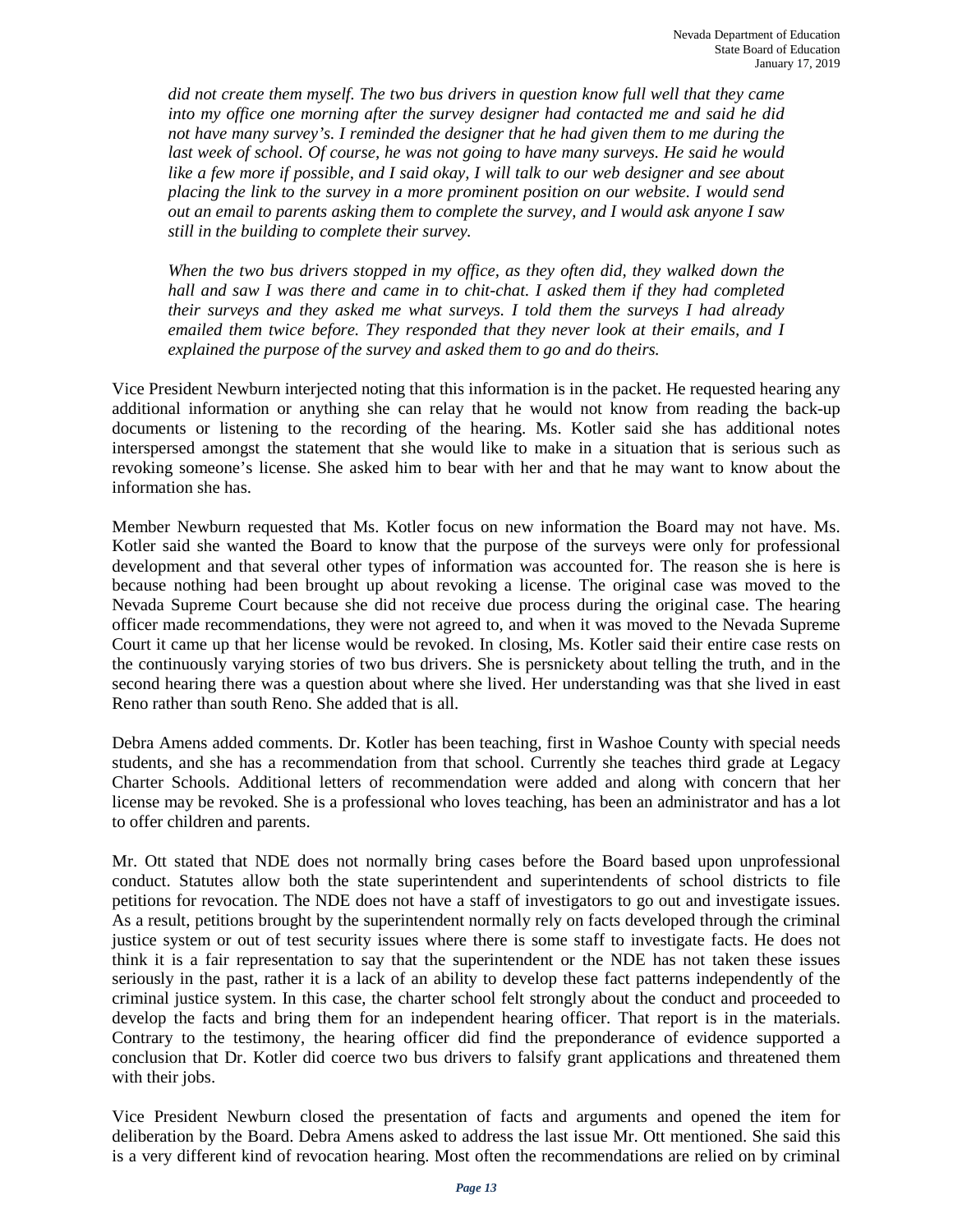convictions. That burden to get a criminal conviction is beyond a reasonable doubt. The NDE has not done the investigation, they relied on the investigation that was done by the school. The original hearing officer said that there was credible evidence from the witnesses that the request to falsify surveys may have occurred, but what has not been presented is evidence of any falsified survey. Her client has contended this never happened. Whether there was a misunderstanding or not, she has attested credibly every time that it has not happened. Witnesses that came before the two different hearing officers and provided written statements is testimony that differed every time.

Vice President Newburn said this is very different from any hearing that has previously come to the Board. The differences he has been able to determine are, it is a charter school but the superintendent is correct in joining it. That is allowed. The other difference is this is an immoral and unprofessional conduct, which is very different. The statutes allow for this, but this seems to be an area that could be abused. His measure is that he is going to look at the damage and harm that occurred. Simply proving that it is immoral and unprofessional conduct is not going to be enough. Those things can get you fired, but at the Board level they want a higher bar and there needs to be demonstration of damage. He does not see the damage. The big issue he has is that this is coming in at a different standard of evidence. Previously, hearings have come in at beyond reasonable doubt. This sounds like it is the 90 percent certain bar. The Board is receiving propensity of evidence, which is the 51 percent certain bar. That is an enormous difference. This case forces him to set precedence which is an immoral unprofessional case that does not give any indication of the damage, and asking to revoke a license at a very low threshold of evidence.

He wants to set the precedence that the pursuers want to revoke a license, and when he looks at the evidence, it must look a lot more like unreasonable doubt and cannot look like a "he said she said" propensity of evidence. There could be suspension at a lower level and there could be a reasonable tool for the superintendent to take action at the lower level of evidence. Traditionally, the Board has been well served by forcing the higher standard of evidence when effectively going to end someone's teaching career. His issue is because that is the standard he is using, he believes the hearing officer errored in using the lower standard of evidence. He suggests sending it back to be re-heard, the Board is looking for demonstration of damage. The Board can re-hear it at a higher level and come back asking for revocation or re-hear it at a lower level, or they can amend the recommendation to be a suspension. There is too much potential for miss-use to have a 51 percent standard for ending someone's teaching career. He would like to send it back and a decision can be made whether to re-hear it at the higher standard or rehear it at the lower standard showing some damage that caused an enormous problem.

Member Blakely stated this does not come up to the level of standards for revoking licenses the Board has heard in the past. When the Board has revoked licenses in the past there was absolutely no doubt that the educators were guilty. He stated he will not vote to revoke the Ms. Kotler's license. In the evidence and information the Board has received he thinks some of the due process entitled to was not received. He would agree to suspension of the educator license if that were an option, but it is not.

Member Carter said he will oppose voting for revocation based on the evidence he has seen. He sees nothing to prevent keeping a teaching credential. He would favor suspension of the educator license if that were possible.

Member Miller suggested a future discussion regarding there are not two certifications, one for an educator and one for an administrator. She encouraged rejecting rather than referring because it has been there twice. The difference between someone who is in the classroom and has taught beside someone, and then under them as an administrator are two different things. There could be a poor administrator and a great teacher in that person. She encouraged rejection.

Member Ortiz echoed earlier comments regarding the level at which this has come to the Board. Typically in other hearings that have come to the Board, the person has been convicted of a crime and is sitting in jail. The timeline of events caused her concern when she reviewed the materials. The case leaned towards more of a "he said she said" scenario rather than true evidence to the nature of the issue. She did not find this to harm children directly, that line was not crossed. Nor was it proven that this